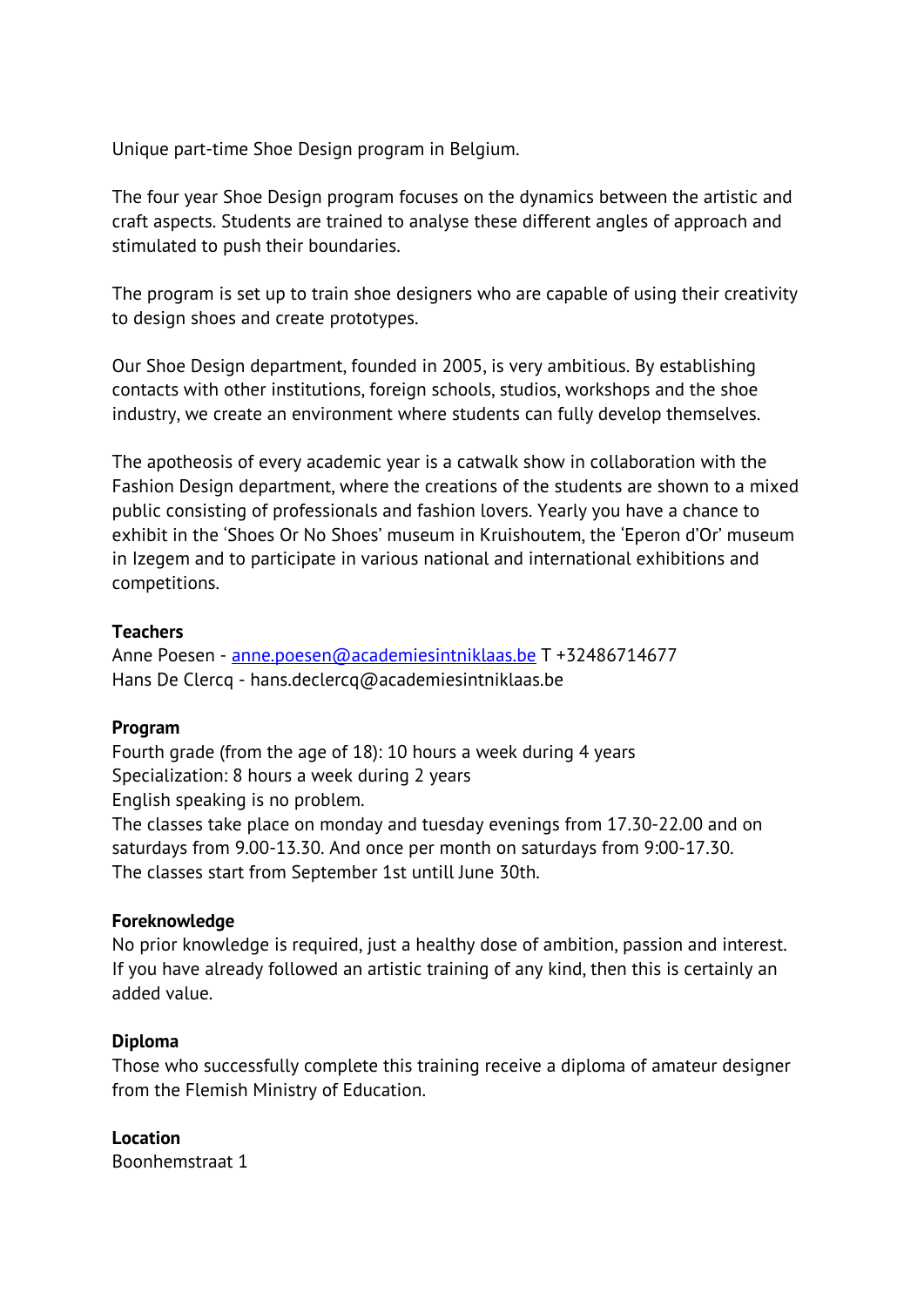9100 Sint-Niklaas Belgium

# **Registration**

Apply online from the last weekend of June on until September 30th.

# **Costs**

Please check the Academy's website for the registration fee: https://beeld.academiesintniklaas.be/over-ons/tarieven-schooljaar-2020-2021 To get started you will have to buy some basic tools to make shoes. The cost of the tool set varies from 100-300 euro depending on how many tools you want to purchase. Students buy all the leathers/textiles/materials to make their shoes.

## **Social media**

www.instagram.com/sask\_shoe\_design www.facebook.com/saskshoedesign

## **Alumni**

Students can follow in the footsteps of the graduates who started working at renowned brands like Balenciaga (Paris), Rachel Comey (NY), Esska Shoes (London), Roberto Del Carlo (Italy),... Or start their own brand like Katrien Herdewyn – Elegnano, Caro Peirs – Shoerise, Nele Huysmans – 05-05 or Marlou Browaeys + Lise De Smet + Dempsey Pauwels – L'Edge.

## **Laureates**

Bruno Tansens, winner of the Hulstaert Laureate Legacy 2015 Amalia Arutyunyan, winner of the Torfs Award in 2016 Charlotte Jager, winner of the Rexor x Monar Award in 2018 Evelien Sommen, winner of the René van den Berg Award in 2019 Chantal Maas, winner of the Mats Rombaut Award in 2019 Astrid Hoens, winner of the Rexor x Monar Award in 2019

## **VirtualShoeMuseum exhibitions featuring SASK shoes:**

2012 Leipzig – Starker Auftritt!/Stepping into the Limelight! 2013 Ulm – Auf Schritt und Tritt/At Every Turn 2014 Vienna – SHOEting Stars. Shoes in Art and Design 2014 Kuwait & UAE – Shoe Show for CELS Events 2015 Klagenfurt – 5 Sinne & Mehr/Shoes in Senses 2017 Lichtenwalde – HIGH HEELS/Die hohe Kunst der Schuhe 2017 Budapest – Cipö Mágia/Shoe Magic 2017 Detroit – Shoetopia/College for Creative Studies 2019 Munich- Ready to go! Shoes emotionalize

2009 – 2021 Workman Publishers New York – Shoe Calendars